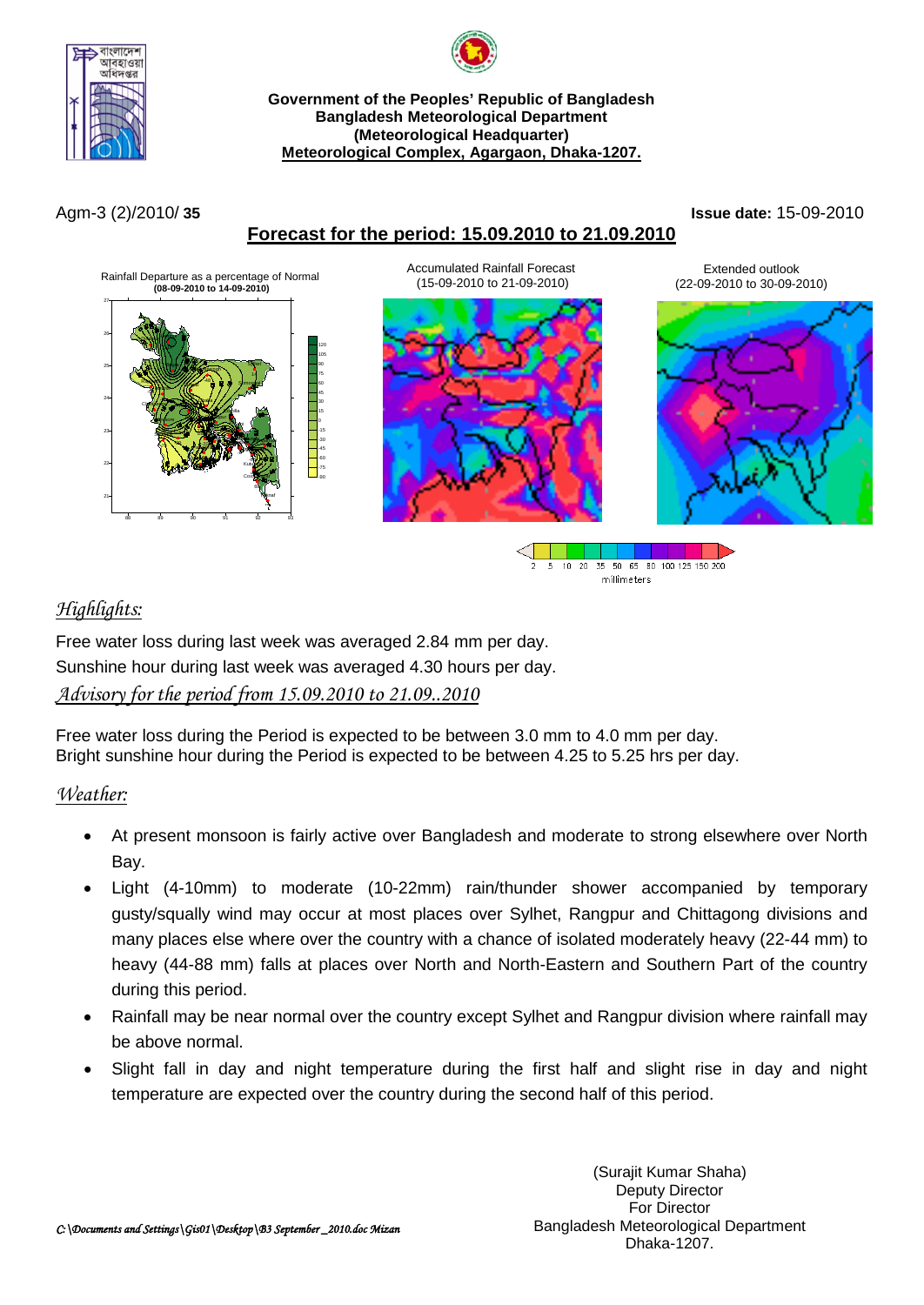### **Bengali Version**

### **Forecast for the period: 15.09.2010 to 21.09.2010**

Rainfall Departure as a percentage of Normal **(08-09-2010 to 14-09-2010)**



Accumulated Rainfall Forecast (15-09-2010 to 21-09-2010)

Extended outlook (22-09-2010 to 30-09-2010)



#### 5 10 20 35 50 65 80 100 125 150 200 millimeters

### cůwb ^ewkó¨ mgnt-

MZ mßv‡n ev®úxfe‡bi ^`wbK Mo 2.84 wgtwgt wQj | MZ mßv‡n mhfKiY Kv‡ji ‰vbK Mo 4.30 N›Uv vQj |

# ceffimt- 15-09-2010 Lt t\_tK 21-09-2010 Lt ch§+

G mgtg ev®úxfetbi  $\degree$  wbK Mo gvb 3.00 wgtwgt †  $\frac{1}{2}K$  4.00 wgtwgt vK $\frac{1}{2}Z$  cv $\frac{1}{2}$ G mgtg mh $\mathbb K$ iYKuti i `wbK Mo gub 4.25 N>Uv †  $\sharp$ K 5.25 N>Uv  $\sharp$  vK $\sharp$ Z cuti

## AvenvIqvt-

- eZ@ytb evsjyt`tki Dci †gŠmgx evqycëvn ‡gvUvgyU mwµq Ges DËi e‡½vcmvM‡i gvSvix ‡\_‡K kw3 kvjx i‡q‡Q|
- G mßv‡n wm‡jU, iscyi I PÆMÖvg wefv‡Mi AwaKvsk ¯'v‡b Ges †`‡ki Ab¨Î A‡bK ¯'v‡b `gKv A\_ev S‡ov nvIqvmn nvjKv (4-10 wgtwgt) †\_‡K gvSvix (10-22 wgtwgt) ai‡Yi ewó / eRª ewó n‡Z cv‡i| †mB mv‡\_ ‡`‡ki DËi, DËi ce�Âj I `w¶Yv‡ji `@GK<sup>-</sup>'u‡b wew¶ßfu‡e guSvix ai‡Yi fvix (22-44 wgtwgt) †\_‡K fvix (44-88 wgtwgt) el\$Yi  $m \times$ tebv i $\text{t}$ q $\text{t}$ Q $\mid$
- G mg‡q wm‡jU, iscyi wefwM e¨ZxZ mviv‡`‡k cÖq ¯^fweK eyócvZ Ges H mKj ¯'¢þ ¯^fwe‡Ki †P‡q †ewk eyócvZ nl qvi m¤ $\text{te}$ bv i $\text{t}$ q $\text{t}$ Q|
- G mߢtni c<u>Ö q</u>yta©mvi¢`‡k w`b Ges iy‡Zi ZvcqvÎv mvqvb¨ nwm †c‡Z cv‡i mßv‡ni wØZxqv‡a®w`b I iv‡Zi ZvcqvÎv mvgvb¨ ew †c‡Z cv‡i |

(myiwRZ Kygvi mvnv) D<sub>C</sub>-cwiPvj K cwiPvj‡Ki c‡¶ evsjut`k Avenvl qv Awa`ßi, XvKv-1207|